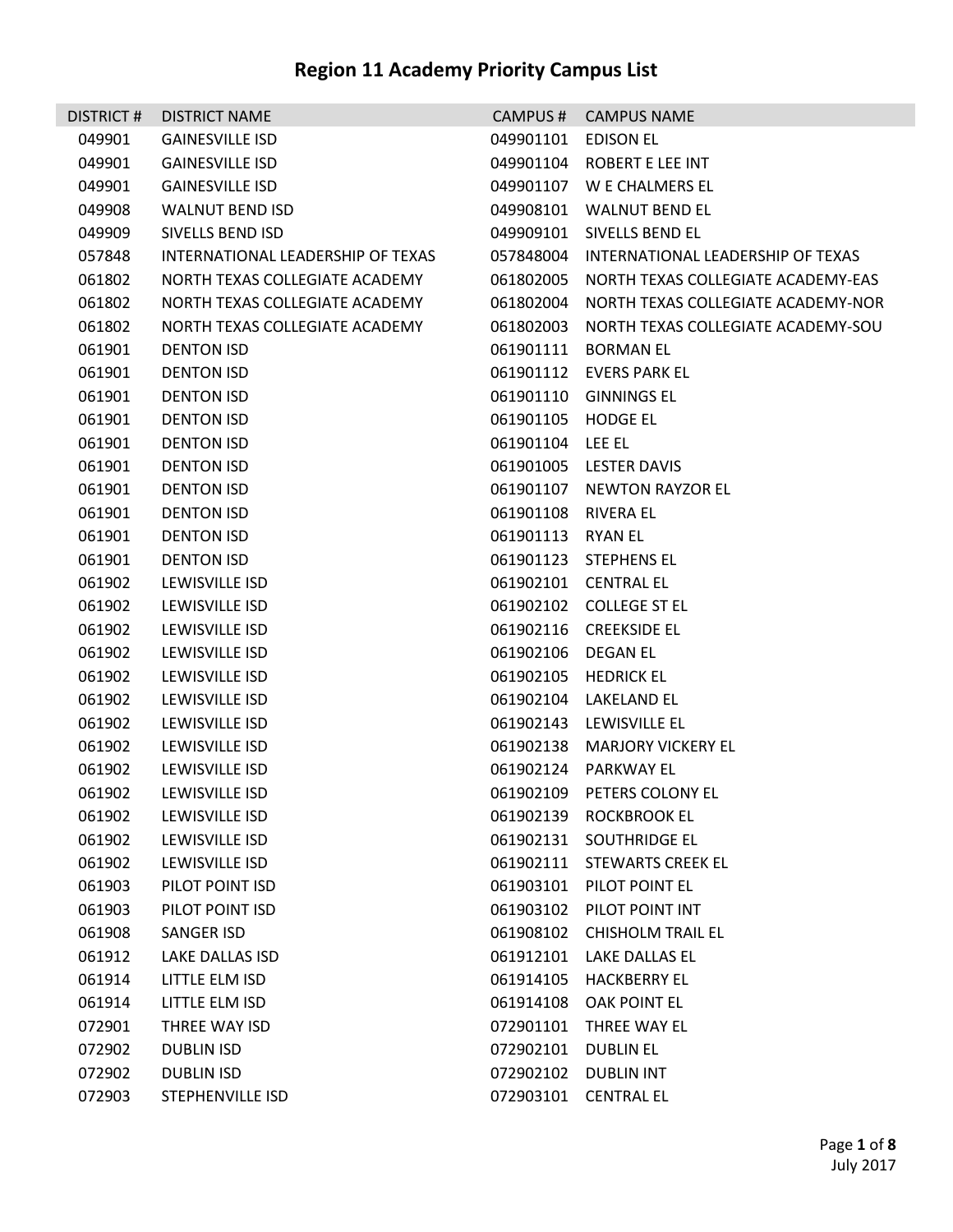| DISTRICT# | <b>DISTRICT NAME</b>        |                      | CAMPUS # CAMPUS NAME                |
|-----------|-----------------------------|----------------------|-------------------------------------|
| 072903    | STEPHENVILLE ISD            |                      | 072903102 CHAMBERLIN EL             |
| 111901    | <b>GRANBURY ISD</b>         |                      | 111901104 EMMA ROBERSON EL          |
| 111901    | <b>GRANBURY ISD</b>         |                      | 111901108 JOHN AND LYNN BRAWNER INT |
| 111901    | <b>GRANBURY ISD</b>         |                      | 111901107 MAMBRINO SCHOOL           |
| 111901    | <b>GRANBURY ISD</b>         |                      | 111901105 NETTIE BACCUS EL          |
| 111902    | LIPAN ISD                   | 111902102 LIPAN EL   |                                     |
| 126901    | ALVARADO ISD                |                      | 126901102 ALVARADO EL-NORTH         |
| 126901    | ALVARADO ISD                |                      | 126901101 ALVARADO EL-SOUTH         |
| 126901    | ALVARADO ISD                |                      | 126901104 ALVARADO INT              |
| 126901    | ALVARADO ISD                | 126901103 LILLIAN EL |                                     |
| 126902    | <b>BURLESON ISD</b>         |                      | 126902110 ANN BROCK EL AT OAK GROVE |
| 126902    | <b>BURLESON ISD</b>         |                      | 126902105 JACK TAYLOR EL            |
| 126902    | <b>BURLESON ISD</b>         | 126902103 MOUND EL   |                                     |
| 126902    | <b>BURLESON ISD</b>         |                      | 126902104 NORWOOD EL                |
| 126903    | <b>CLEBURNE ISD</b>         | 126903101 ADAMS EL   |                                     |
| 126903    | <b>CLEBURNE ISD</b>         |                      | 126903102 COLEMAN EL                |
| 126903    | <b>CLEBURNE ISD</b>         | 126903109 COOKE EL   |                                     |
| 126903    | <b>CLEBURNE ISD</b>         | 126903104 IRVING EL  |                                     |
| 126903    | <b>CLEBURNE ISD</b>         | 126903103 MARTI EL   |                                     |
| 126903    | <b>CLEBURNE ISD</b>         |                      | 126903111 SANTA FE EL               |
| 126905    | <b>JOSHUA ISD</b>           |                      | 126905103 A G ELDER EL              |
| 126905    | <b>JOSHUA ISD</b>           |                      | 126905106 CADDO GROVE EL            |
| 126905    | <b>JOSHUA ISD</b>           |                      | 126905101 H D STAPLES EL            |
| 126905    | <b>JOSHUA ISD</b>           |                      | 126905105 PLUM CREEK EL             |
| 126906    | <b>KEENE ISD</b>            | 126906101 KEENE EL   |                                     |
| 126907    | RIO VISTA ISD               |                      | 126907101 RIO VISTA EL              |
| 126908    | <b>VENUS ISD</b>            | 126908101 VENUS EL   |                                     |
| 126908    | <b>VENUS ISD</b>            | 126908102 VENUS PRI  |                                     |
| 126911    | <b>GODLEY ISD</b>           | 126911101 GODLEY EL  |                                     |
| 126911    | <b>GODLEY ISD</b>           | 126911042            | <b>GODLEY INT</b>                   |
| 161807    | HARMONY SCIENCE ACAD (WACO) | 161807007            | HARMONY SCIENCE ACADEMY- FORT WORT  |
| 161807    | HARMONY SCIENCE ACAD (WACO) | 161807012            | HARMONY SCHOOL OF INNOVATION- EULE  |
| 182902    | <b>GRAFORD ISD</b>          | 182902101            | <b>GRAFORD EL</b>                   |
| 182903    | MINERAL WELLS ISD           | 182903103            | <b>HOUSTON EL</b>                   |
| 182903    | MINERAL WELLS ISD           | 182903104            | <b>LAMAR EL</b>                     |
| 182903    | MINERAL WELLS ISD           | 182903105            | <b>TRAVIS EL</b>                    |
| 182905    | <b>STRAWN ISD</b>           | 182905001            | <b>STRAWN SCHOOL</b>                |
| 182906    | PALO PINTO ISD              | 182906101            | PALO PINTO EL                       |
| 184901    | POOLVILLE ISD               |                      | 184901101 POOLVILLE EL              |
| 184902    | <b>SPRINGTOWN ISD</b>       | 184902109            | <b>GOSHEN CREEK EL</b>              |
| 184902    | <b>SPRINGTOWN ISD</b>       |                      | 184902106 SPRINGTOWN EL             |
| 184902    | SPRINGTOWN ISD              |                      | 184902108 SPRINGTOWN INT            |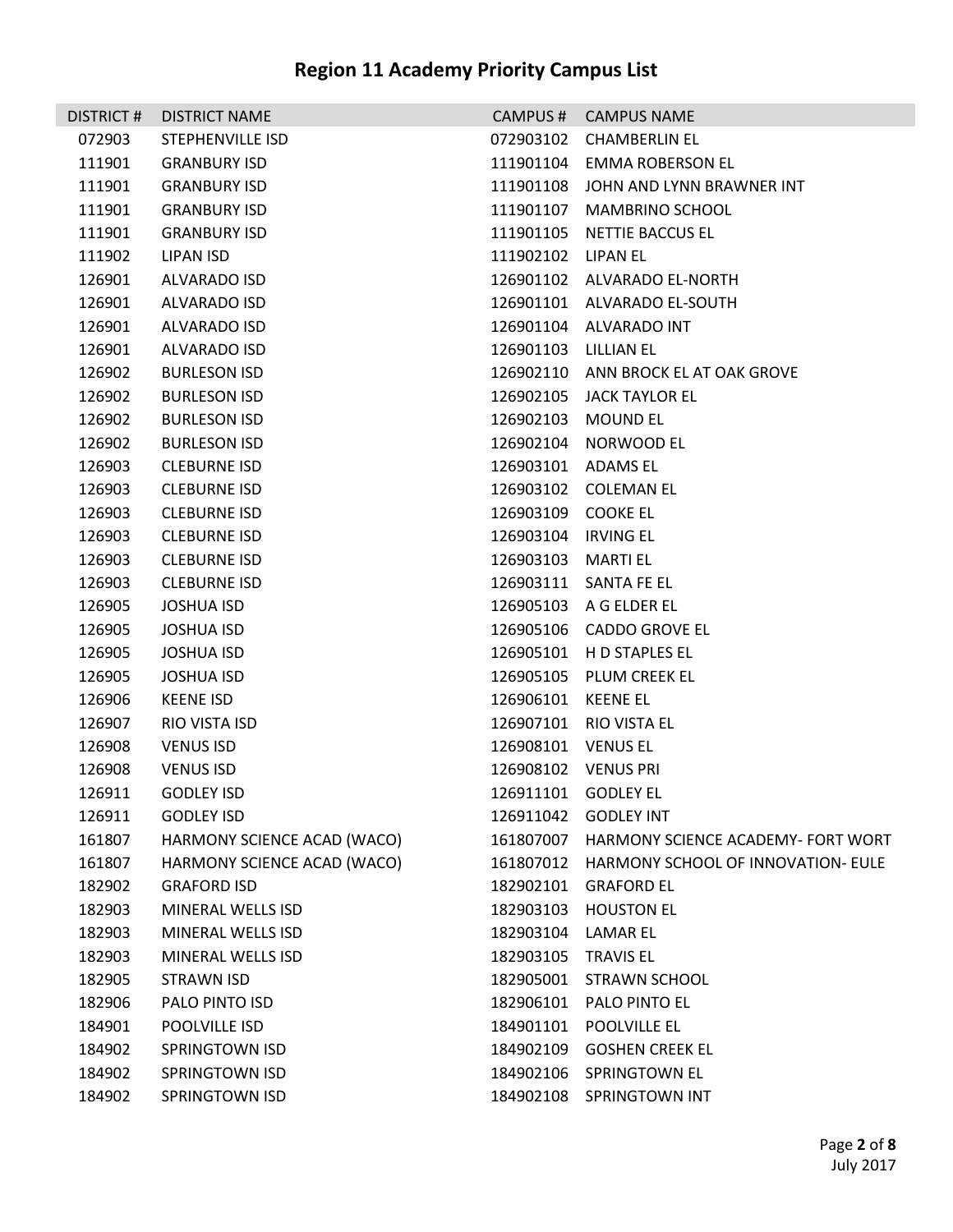| <b>DISTRICT#</b> | <b>DISTRICT NAME</b>               |                     | CAMPUS # CAMPUS NAME                         |
|------------------|------------------------------------|---------------------|----------------------------------------------|
| 184902           | SPRINGTOWN ISD                     |                     | 184902107 SPRINGTOWN RENO EL                 |
| 184903           | <b>WEATHERFORD ISD</b>             |                     |                                              |
| 184903           | <b>WEATHERFORD ISD</b>             | 184903109 SEGUIN EL |                                              |
| 184903           | <b>WEATHERFORD ISD</b>             |                     | 184903103 WRIGHT EL                          |
| 184911           | <b>GARNER ISD</b>                  |                     | 184911101 GARNER EL                          |
| 213801           | <b>BRAZOS RIVER CHARTER SCHOOL</b> |                     | 213801001 BRAZOS RIVER CHARTER SCHOOL        |
| 213901           | <b>GLEN ROSE ISD</b>               |                     | 213901101 GLEN ROSE EL                       |
| 220811           | EAST FORT WORTH MONTESSORI ACADEMY |                     | 220811101 EAST FORT WORTH MONTESSORI ACADEMY |
| 220811           | EAST FORT WORTH MONTESSORI ACADEMY |                     | 220811102 THE OLIVE TREE MONTESSORI ACADEMY  |
| 220815           | CHAPEL HILL ACADEMY                | 220815101           | CHAPEL HILL ACADEMY                          |
| 220817           | NEWMAN INTERNATIONAL ACADEMY OF AR |                     | 220817004 NEWMAN INTERNATIONAL ACADEMY AT FO |
| 220817           | NEWMAN INTERNATIONAL ACADEMY OF AR |                     | 220817003 NEWMAN INTERNATIONAL ACADEMY AT GR |
| 220901           | <b>ARLINGTON ISD</b>               | 220901161 ADAMS EL  |                                              |
| 220901           | <b>ARLINGTON ISD</b>               | 220901124 AMOS EL   |                                              |
| 220901           | <b>ARLINGTON ISD</b>               |                     | 220901160 ANDERSON EL                        |
| 220901           | <b>ARLINGTON ISD</b>               |                     | 220901149 ASHWORTH EL                        |
| 220901           | <b>ARLINGTON ISD</b>               |                     | 220901132 ATHERTON EL                        |
| 220901           | <b>ARLINGTON ISD</b>               |                     | 220901141 BEBENSEE EL                        |
| 220901           | <b>ARLINGTON ISD</b>               |                     | 220901158 BECKHAM EL                         |
| 220901           | <b>ARLINGTON ISD</b>               | 220901101 BERRY EL  |                                              |
| 220901           | <b>ARLINGTON ISD</b>               |                     | 220901102 BLANTON EL                         |
| 220901           | <b>ARLINGTON ISD</b>               | 220901147           | <b>BRYANT EL</b>                             |
| 220901           | <b>ARLINGTON ISD</b>               |                     | 220901155 BURGIN EL                          |
| 220901           | <b>ARLINGTON ISD</b>               |                     | 220901150 CROUCH EL                          |
| 220901           | <b>ARLINGTON ISD</b>               | 220901103 CROW EL   |                                              |
| 220901           | <b>ARLINGTON ISD</b>               | 220901125 DUNN EL   |                                              |
| 220901           | <b>ARLINGTON ISD</b>               | 220901142 ELLIS EL  |                                              |
| 220901           | <b>ARLINGTON ISD</b>               |                     | 220901143    FARRELL EL                      |
| 220901           | <b>ARLINGTON ISD</b>               |                     | 220901136 FITZGERALD EL                      |
| 220901           | <b>ARLINGTON ISD</b>               | 220901126           | <b>FOSTER EL</b>                             |
| 220901           | <b>ARLINGTON ISD</b>               | 220901119           | <b>GOODMAN EL</b>                            |
| 220901           | <b>ARLINGTON ISD</b>               | 220901153           | <b>HALE EL</b>                               |
| 220901           | <b>ARLINGTON ISD</b>               | 220901121           | <b>JOHNS EL</b>                              |
| 220901           | <b>ARLINGTON ISD</b>               | 220901163           | JONES FINE ARTS / DUAL LANGUAGE AC           |
| 220901           | <b>ARLINGTON ISD</b>               | 220901128           | <b>KEY EL</b>                                |
| 220901           | <b>ARLINGTON ISD</b>               | 220901157           | <b>KNOX EL</b>                               |
| 220901           | <b>ARLINGTON ISD</b>               | 220901151           | <b>LARSON EL</b>                             |
| 220901           | <b>ARLINGTON ISD</b>               | 220901165           | <b>MCNUTT EL</b>                             |
| 220901           | <b>ARLINGTON ISD</b>               | 220901135           | MILLER EL                                    |
| 220901           | <b>ARLINGTON ISD</b>               | 220901131           | <b>MORTON EL</b>                             |
| 220901           | <b>ARLINGTON ISD</b>               | 220901162           | <b>PATRICK EL</b>                            |
| 220901           | <b>ARLINGTON ISD</b>               | 220901164           | PEACH EL                                     |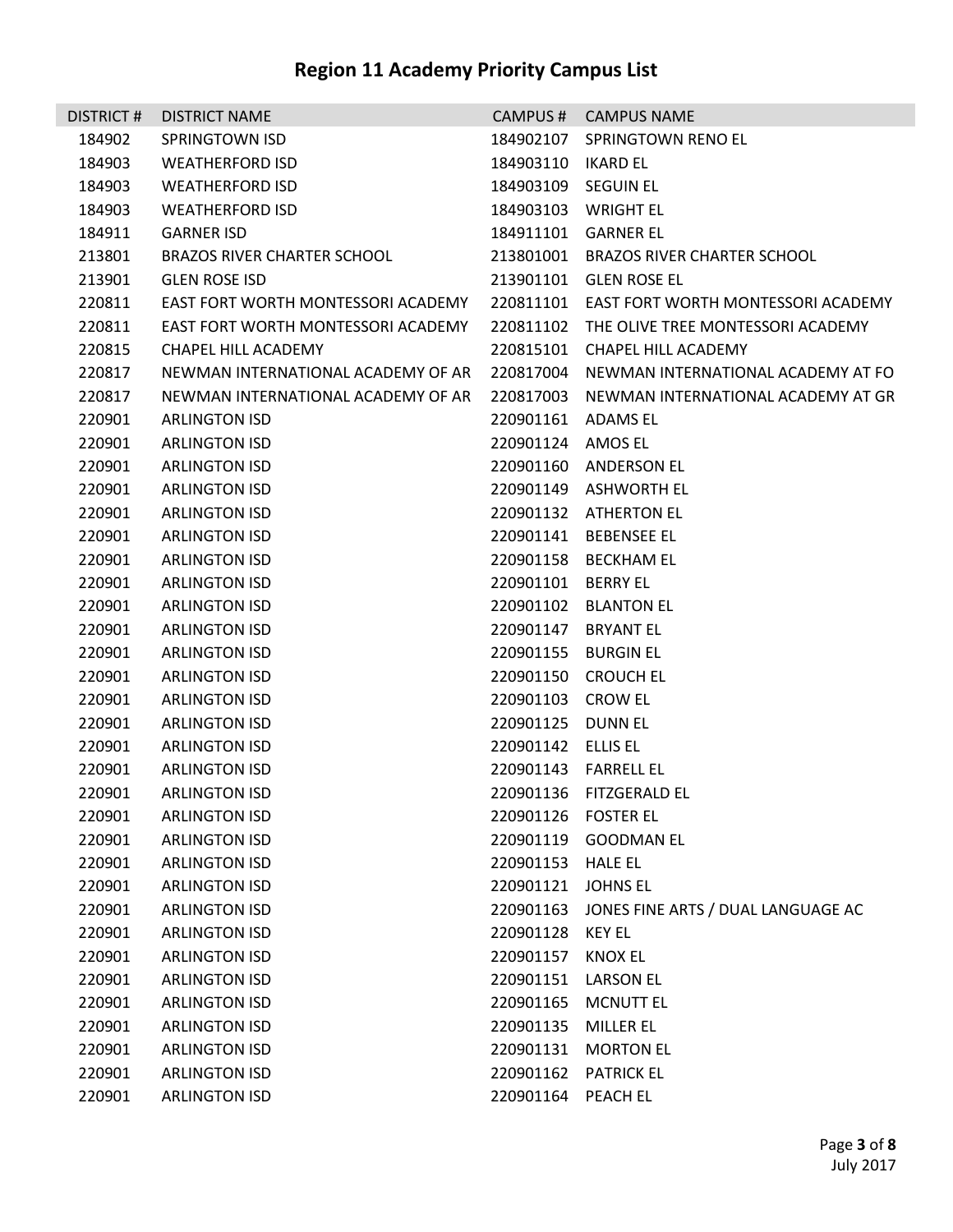| DISTRICT# | <b>DISTRICT NAME</b>  |                   | CAMPUS # CAMPUS NAME                 |
|-----------|-----------------------|-------------------|--------------------------------------|
| 220901    | <b>ARLINGTON ISD</b>  | 220901154         | <b>PEARCY EL</b>                     |
| 220901    | <b>ARLINGTON ISD</b>  | 220901120         | POPE EL                              |
| 220901    | <b>ARLINGTON ISD</b>  | 220901109         | <b>RANKIN EL</b>                     |
| 220901    | <b>ARLINGTON ISD</b>  | 220901159         | <b>REMYNSE EL</b>                    |
| 220901    | <b>ARLINGTON ISD</b>  | 220901110         | <b>ROARK EL</b>                      |
| 220901    | <b>ARLINGTON ISD</b>  | 220901134         | <b>SHERROD EL</b>                    |
| 220901    | <b>ARLINGTON ISD</b>  | 220901123         | <b>SHORT EL</b>                      |
| 220901    | <b>ARLINGTON ISD</b>  |                   | 220901111 SOUTH DAVIS EL             |
| 220901    | <b>ARLINGTON ISD</b>  | 220901112         | <b>SPEER EL</b>                      |
| 220901    | <b>ARLINGTON ISD</b>  | 220901140         | STARRETT EL                          |
| 220901    | <b>ARLINGTON ISD</b>  | 220901113         | SWIFT EL                             |
| 220901    | <b>ARLINGTON ISD</b>  |                   | 220901114 THORNTON EL                |
| 220901    | <b>ARLINGTON ISD</b>  | 220901148         | WEBB EL                              |
| 220901    | <b>ARLINGTON ISD</b>  | 220901152 WEST EL |                                      |
| 220901    | <b>ARLINGTON ISD</b>  | 220901145         | <b>WILLIAMS EL</b>                   |
| 220901    | <b>ARLINGTON ISD</b>  |                   | 220901116 WIMBISH EL                 |
| 220902    | <b>BIRDVILLE ISD</b>  |                   | 220902116 ACADEMY AT CARRIE F THOMAS |
| 220902    | <b>BIRDVILLE ISD</b>  |                   | 220902105 ALLIENE MULLENDORE EL      |
| 220902    | <b>BIRDVILLE ISD</b>  | 220902101         | <b>BIRDVILLE EL</b>                  |
| 220902    | <b>BIRDVILLE ISD</b>  | 220902102         | DAVID E SMITH EL                     |
| 220902    | <b>BIRDVILLE ISD</b>  | 220902117         | <b>FOSTER VILLAGE EL</b>             |
| 220902    | <b>BIRDVILLE ISD</b>  | 220902114         | <b>GRACE E HARDEMAN EL</b>           |
| 220902    | <b>BIRDVILLE ISD</b>  | 220902112         | <b>HOLIDAY HEIGHTS EL</b>            |
| 220902    | <b>BIRDVILLE ISD</b>  | 220902104         | <b>JACK C BINION EL</b>              |
| 220902    | <b>BIRDVILLE ISD</b>  | 220902119         | JOHN D SPICER EL                     |
| 220902    | <b>BIRDVILLE ISD</b>  | 220902109         | MAJOR CHENEY EL AT SOUTH BIRDVILLE   |
| 220902    | <b>BIRDVILLE ISD</b>  | 220902110         | O H STOWE EL                         |
| 220902    | <b>BIRDVILLE ISD</b>  | 220902106         | <b>RICHLAND EL</b>                   |
| 220902    | <b>BIRDVILLE ISD</b>  | 220902103         | W T FRANCISCO EL                     |
| 220902    | <b>BIRDVILLE ISD</b>  |                   | 220902113 WATAUGA EL                 |
| 220902    | <b>BIRDVILLE ISD</b>  | 220902111         | WEST BIRDVILLE EL                    |
| 220904    | EVERMAN ISD           | 220904101         | <b>BISHOP EL</b>                     |
| 220904    | EVERMAN ISD           | 220904105         | DAN POWELL INT                       |
| 220904    | EVERMAN ISD           | 220904102         | E RAY EL                             |
| 220904    | <b>EVERMAN ISD</b>    | 220904104         | <b>HOMMEL EL</b>                     |
| 220904    | EVERMAN ISD           | 220904106         | JOHN AND POLLY TOWNLEY EL            |
| 220904    | EVERMAN ISD           | 220904103         | SOUDER EL                            |
| 220905    | FORT WORTH ISD        |                   | 220905153 A M PATE EL                |
| 220905    | FORT WORTH ISD        | 220905220         | ALICE D CONTRERAS                    |
| 220905    | <b>FORT WORTH ISD</b> | 220905188         | ATWOOD MCDONALD EL                   |
| 220905    | FORT WORTH ISD        | 220905206         | <b>BILL J ELLIOTT EL</b>             |
| 220905    | FORT WORTH ISD        | 220905225         | <b>BONNIE BRAE</b>                   |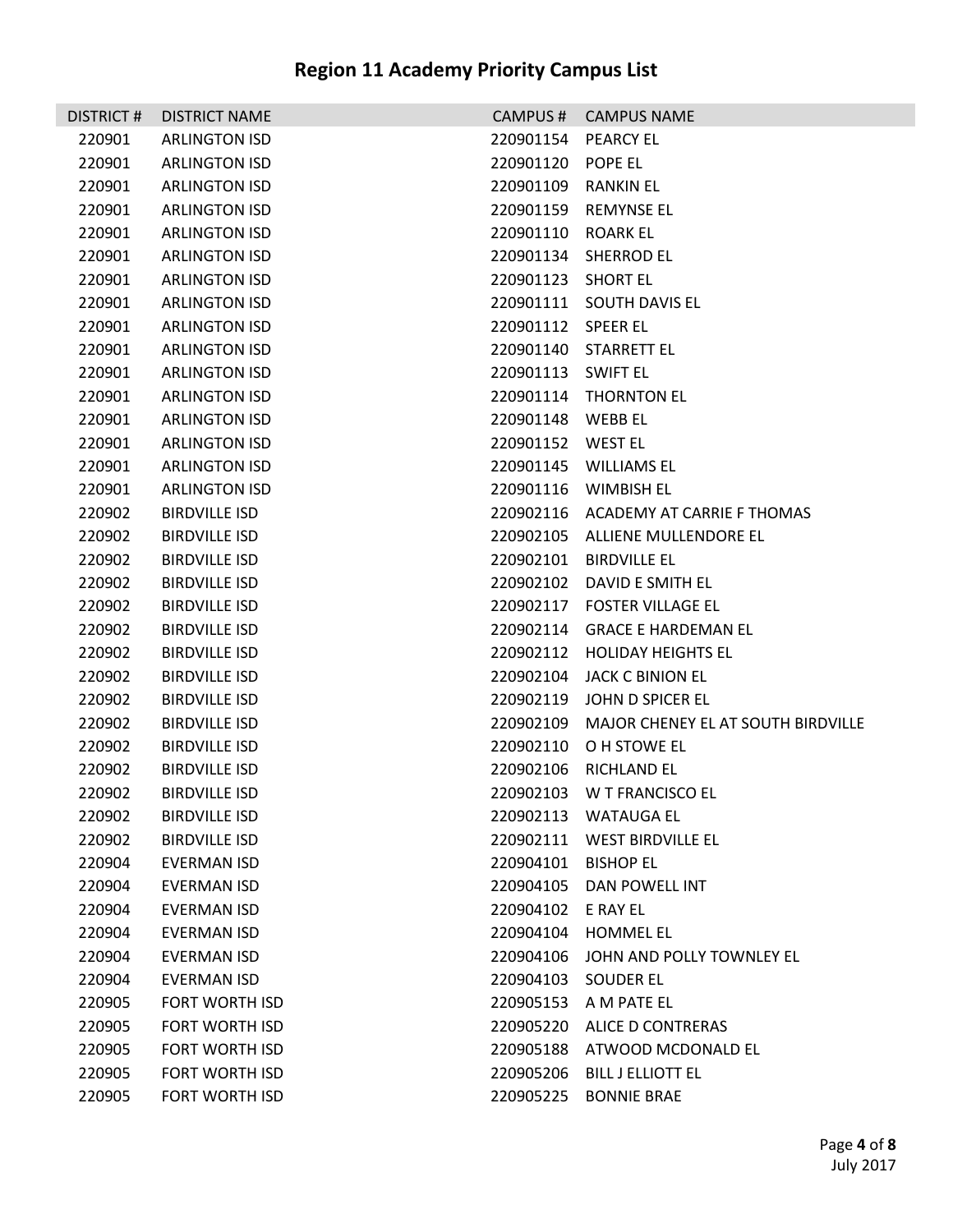|        | DISTRICT # DISTRICT NAME |                    | CAMPUS # CAMPUS NAME               |
|--------|--------------------------|--------------------|------------------------------------|
| 220905 | <b>FORT WORTH ISD</b>    |                    | 220905104 BOULEVARD HEIGHTS        |
| 220905 | <b>FORT WORTH ISD</b>    |                    | 220905163 BRUCE SHULKEY EL         |
| 220905 | <b>FORT WORTH ISD</b>    |                    | 220905107 BURTON HILL EL           |
| 220905 | FORT WORTH ISD           |                    | 220905110 CARROLL PEAK EL          |
| 220905 | FORT WORTH ISD           |                    | 220905111 CARTER PARK EL           |
| 220905 | <b>FORT WORTH ISD</b>    |                    | 220905223 CESAR CHAVEZ PRI         |
| 220905 | FORT WORTH ISD           |                    | 220905148 CHARLES NASH EL          |
| 220905 | <b>FORT WORTH ISD</b>    |                    | 220905127 CHRISTENE C MOSS EL      |
| 220905 | FORT WORTH ISD           |                    | 220905222 CLIFFORD DAVIS EL        |
| 220905 | <b>FORT WORTH ISD</b>    | 220905117 COMO EL  |                                    |
| 220905 | <b>FORT WORTH ISD</b>    |                    | 220905063 COMO MONTESSORI          |
| 220905 | <b>FORT WORTH ISD</b>    |                    | 220905119 DAGGETT EL               |
| 220905 | FORT WORTH ISD           |                    | 220905186 DAVID K SELLARS EL       |
| 220905 | <b>FORT WORTH ISD</b>    |                    | 220905121 DE ZAVALA EL             |
| 220905 | <b>FORT WORTH ISD</b>    |                    | 220905122 DIAMOND HILL EL          |
| 220905 | <b>FORT WORTH ISD</b>    |                    | 220905227 DOLORES HUERTA EL        |
| 220905 | FORT WORTH ISD           |                    | 220905126 EAST HANDLEY EL          |
| 220905 | <b>FORT WORTH ISD</b>    |                    | 220905125 EASTERN HILLS EL         |
| 220905 | <b>FORT WORTH ISD</b>    |                    | 220905209 EDWARD BRISCOE EL        |
| 220905 | <b>FORT WORTH ISD</b>    |                    | 220905115 GEORGE CLARKE EL         |
| 220905 | FORT WORTH ISD           |                    | 220905132 GLEN PARK EL             |
| 220905 | <b>FORT WORTH ISD</b>    |                    | 220905134 GREENBRIAR EL            |
| 220905 | <b>FORT WORTH ISD</b>    |                    | 220905130 HARLEAN BEAL EL          |
| 220905 | FORT WORTH ISD           |                    | 220905118 HAZEL HARVEY PEACE EL    |
| 220905 | FORT WORTH ISD           |                    | 220905138 HELBING EL               |
| 220905 | <b>FORT WORTH ISD</b>    |                    | 220905137 HUBBARD EL               |
| 220905 | <b>FORT WORTH ISD</b>    |                    | 220905217 IM TERRELL EL            |
| 220905 | FORT WORTH ISD           |                    | 220905252 INSIGHTS LEARNING CENTER |
| 220905 | <b>FORT WORTH ISD</b>    |                    | 220905187 JT STEVENS EL            |
| 220905 | FORT WORTH ISD           |                    | 220905026 JO KELLY SP ED           |
| 220905 | <b>FORT WORTH ISD</b>    | 220905129          | JOHN T WHITE EL                    |
| 220905 | <b>FORT WORTH ISD</b>    | 220905139          | KIRKPATRICK EL                     |
| 220905 | FORT WORTH ISD           |                    | 220905219 LOWERY ROAD              |
| 220905 | <b>FORT WORTH ISD</b>    |                    | 220905157 LUELLA MERRETT EL        |
| 220905 | <b>FORT WORTH ISD</b>    |                    | 220905154 ML PHILLIPS EL           |
| 220905 | <b>FORT WORTH ISD</b>    |                    | 220905114 MANUEL JARA EL           |
| 220905 | <b>FORT WORTH ISD</b>    |                    | 220905124 MAUDE I LOGAN EL         |
| 220905 | <b>FORT WORTH ISD</b>    | 220905160          | MAUDRIE WALTON EL                  |
| 220905 | <b>FORT WORTH ISD</b>    | 220905143 MCRAE EL |                                    |
| 220905 | <b>FORT WORTH ISD</b>    |                    | 220905141 MEADOWBROOK EL           |
| 220905 | <b>FORT WORTH ISD</b>    | 220905224 MG ELLIS |                                    |
| 220905 | <b>FORT WORTH ISD</b>    |                    | 220905144 MITCHELL BOULEVARD EL    |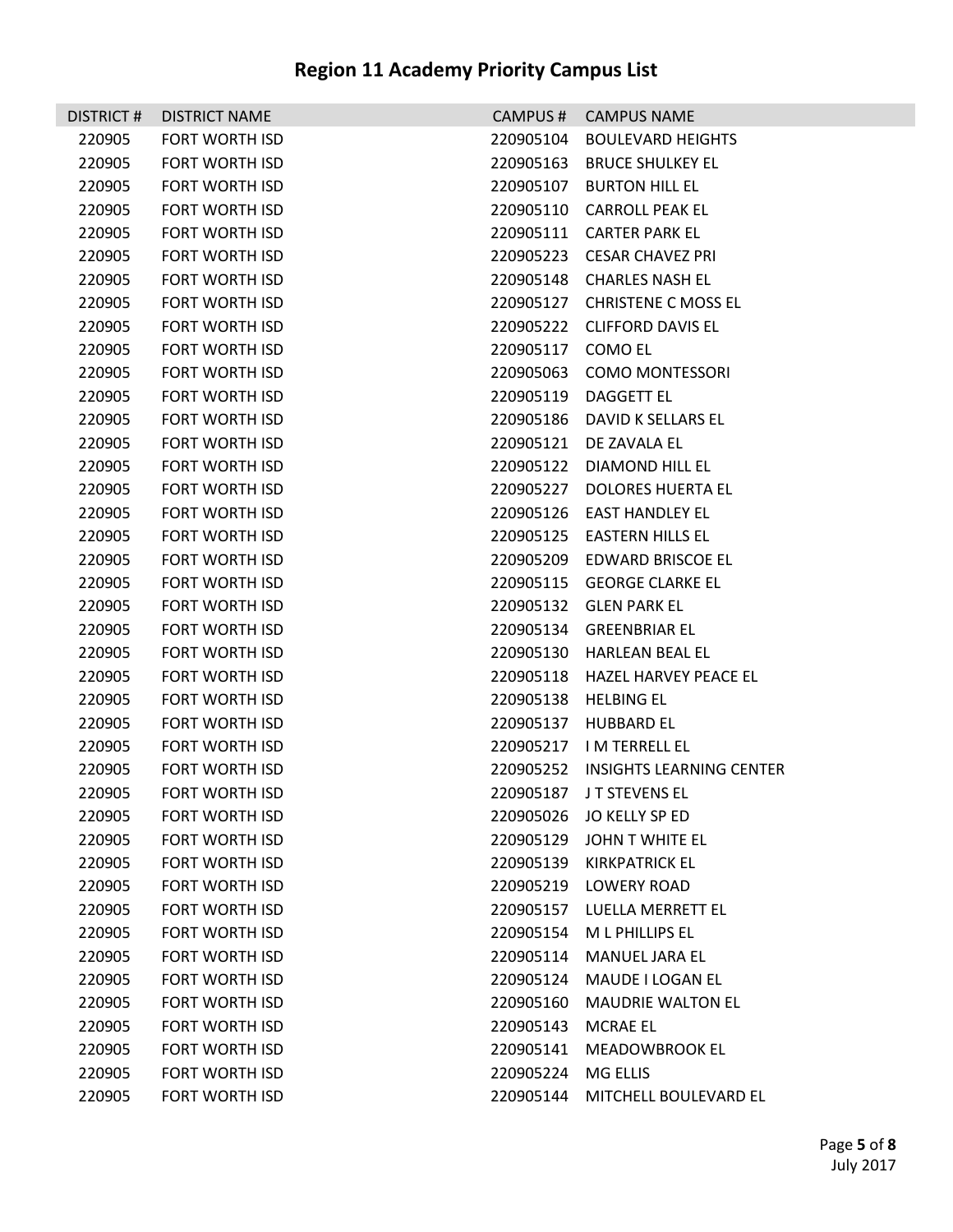| DISTRICT# | <b>DISTRICT NAME</b>             | CAMPUS #  | <b>CAMPUS NAME</b>               |
|-----------|----------------------------------|-----------|----------------------------------|
| 220905    | <b>FORT WORTH ISD</b>            | 220905146 | MOORE M H EL                     |
| 220905    | <b>FORT WORTH ISD</b>            | 220905147 | <b>MORNINGSIDE EL</b>            |
| 220905    | <b>FORT WORTH ISD</b>            | 220905151 | NATHA HOWELL EL                  |
| 220905    | <b>FORT WORTH ISD</b>            | 220905149 | <b>NORTH HI MOUNT EL</b>         |
| 220905    | <b>FORT WORTH ISD</b>            | 220905150 | <b>OAKHURST EL</b>               |
| 220905    | <b>FORT WORTH ISD</b>            | 220905152 | <b>OAKLAWN EL</b>                |
| 220905    | <b>FORT WORTH ISD</b>            | 220905165 | RICHARD J WILSON EL              |
| 220905    | <b>FORT WORTH ISD</b>            | 220905190 | RIVERSIDE APPLIED LRN CTR        |
| 220905    | <b>FORT WORTH ISD</b>            | 220905131 | ROSEMONT PARK EL                 |
| 220905    | <b>FORT WORTH ISD</b>            | 220905120 | RUFINO MENDOZA SR EL             |
| 220905    | <b>FORT WORTH ISD</b>            |           | 220905123 S S DILLOW EL          |
| 220905    | <b>FORT WORTH ISD</b>            |           | 220905162 SAGAMORE HILL EL       |
| 220905    | FORT WORTH ISD                   |           | 220905161 SAM ROSEN EL           |
| 220905    | <b>FORT WORTH ISD</b>            |           | 220905226 SEMINARY HILLS PARK EL |
| 220905    | <b>FORT WORTH ISD</b>            |           | 220905166 SOUTH HI MOUNT EL      |
| 220905    | <b>FORT WORTH ISD</b>            | 220905167 | <b>SOUTH HILLS EL</b>            |
| 220905    | <b>FORT WORTH ISD</b>            |           | 220905168 SPRINGDALE EL          |
| 220905    | <b>FORT WORTH ISD</b>            |           | 220905169 SUNRISE - MCMILLAN EL  |
| 220905    | <b>FORT WORTH ISD</b>            |           | 220905208 TA SIMS EL             |
| 220905    | <b>FORT WORTH ISD</b>            |           | 220905135 VAN ZANDT-GUINN EL     |
| 220905    | <b>FORT WORTH ISD</b>            |           | 220905159 VERSIA WILLIAMS EL     |
| 220905    | <b>FORT WORTH ISD</b>            |           | 220905172 W J TURNER EL          |
| 220905    | <b>FORT WORTH ISD</b>            |           | 220905133 W M GREEN EL           |
| 220905    | <b>FORT WORTH ISD</b>            |           | 220905175 WASHINGTON HEIGHTS EL  |
| 220905    | FORT WORTH ISD                   |           | 220905176 WAVERLY PARK EL        |
| 220905    | <b>FORT WORTH ISD</b>            |           | 220905105 WEST HANDLEY EL        |
| 220905    | <b>FORT WORTH ISD</b>            |           | 220905177 WESTCLIFF EL           |
| 220905    | <b>FORT WORTH ISD</b>            |           | 220905178 WESTCREEK EL           |
| 220905    | <b>FORT WORTH ISD</b>            | 220905180 | <b>WESTERN HILLS EL</b>          |
| 220905    | <b>FORT WORTH ISD</b>            | 220905221 | <b>WESTERN HILLS PRI</b>         |
| 220905    | <b>FORT WORTH ISD</b>            | 220905216 | WOODWAY EL                       |
| 220905    | <b>FORT WORTH ISD</b>            | 220905184 | <b>WORTH HEIGHTS EL</b>          |
| 220906    | <b>GRAPEVINE-COLLEYVILLE ISD</b> | 220906110 | SILVER LAKE EL                   |
| 220906    | <b>GRAPEVINE-COLLEYVILLE ISD</b> | 220906104 | <b>TIMBERLINE EL</b>             |
| 220907    | <b>KELLER ISD</b>                | 220907126 | BASSWOOD EL                      |
| 220907    | <b>KELLER ISD</b>                | 220907107 | <b>CHISHOLM TRAIL INT</b>        |
| 220907    | <b>KELLER ISD</b>                | 220907111 | <b>NORTH RIVERSIDE EL</b>        |
| 220907    | <b>KELLER ISD</b>                | 220907103 | <b>PARKVIEW EL</b>               |
| 220907    | <b>KELLER ISD</b>                | 220907105 | WHITLEY ROAD EL                  |
| 220908    | <b>MANSFIELD ISD</b>             | 220908101 | ALICE PONDER EL                  |
| 220908    | <b>MANSFIELD ISD</b>             | 220908124 | ANNETTE PERRY EL                 |
| 220908    | <b>MANSFIELD ISD</b>             | 220908106 | <b>CHARLOTTE ANDERSON EL</b>     |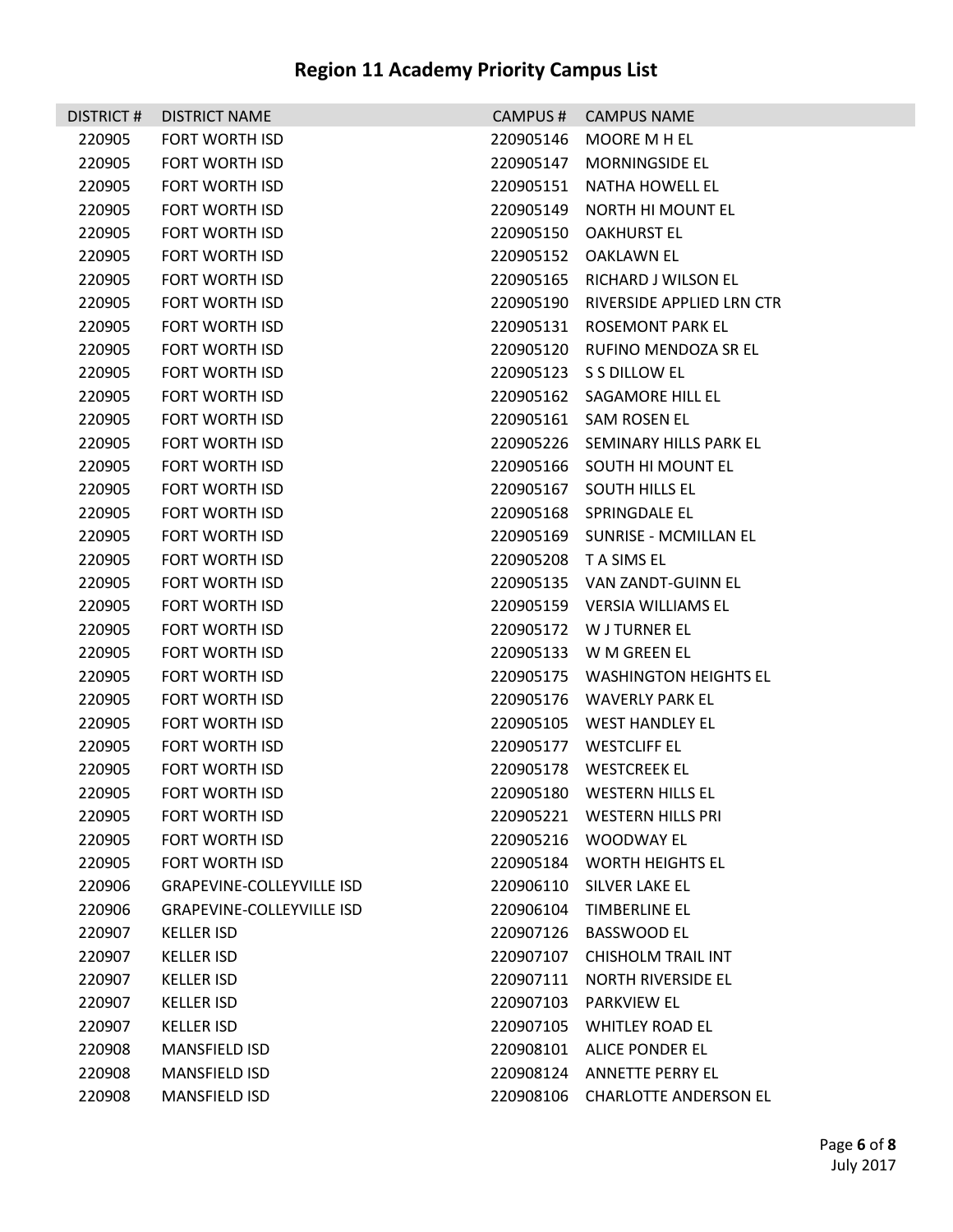| <b>DISTRICT#</b> | <b>DISTRICT NAME</b>     | CAMPUS#   | <b>CAMPUS NAME</b>         |
|------------------|--------------------------|-----------|----------------------------|
| 220908           | <b>MANSFIELD ISD</b>     | 220908202 | <b>CROSS TIMBERS INT</b>   |
| 220908           | <b>MANSFIELD ISD</b>     | 220908109 | D P MORRIS EL              |
| 220908           | <b>MANSFIELD ISD</b>     | 220908113 | ERMA NASH EL               |
| 220908           | <b>MANSFIELD ISD</b>     | 220908107 | GLENN HARMON EL            |
| 220908           | <b>MANSFIELD ISD</b>     | 220908112 | <b>IMOGENE GIDEON EL</b>   |
| 220908           | <b>MANSFIELD ISD</b>     | 220908111 | <b>KENNETH DAVIS EL</b>    |
| 220908           | <b>MANSFIELD ISD</b>     | 220908118 | MARY JO SHEPPARD EL        |
| 220908           | <b>MANSFIELD ISD</b>     | 220908117 | THELMA JONES EL            |
| 220910           | <b>LAKE WORTH ISD</b>    | 220910101 | <b>EFFIE MORRIS EL</b>     |
| 220910           | LAKE WORTH ISD           | 220910104 | MARILYN MILLER ELEMENTARY  |
| 220910           | LAKE WORTH ISD           | 220910103 | <b>MARINE CREEK EL</b>     |
| 220910           | LAKE WORTH ISD           | 220910043 | N A HOWRY INTERMEDIATE     |
| 220912           | <b>CROWLEY ISD</b>       | 220912113 | DAVID L WALKER INT         |
| 220912           | <b>CROWLEY ISD</b>       | 220912109 | J A HARGRAVE EL            |
| 220912           | <b>CROWLEY ISD</b>       | 220912105 | JACKIE CARDEN EL           |
| 220912           | <b>CROWLEY ISD</b>       |           | 220912114 MARY HARRIS INT  |
| 220912           | <b>CROWLEY ISD</b>       | 220912104 | <b>MEADOWCREEK EL</b>      |
| 220912           | <b>CROWLEY ISD</b>       | 220912107 | <b>OAKMONT EL</b>          |
| 220912           | <b>CROWLEY ISD</b>       | 220912106 | PARKWAY EL                 |
| 220912           | <b>CROWLEY ISD</b>       | 220912110 | SIDNEY H POYNTER           |
| 220912           | <b>CROWLEY ISD</b>       | 220912111 | SUE CROUCH INT SCH         |
| 220912           | <b>CROWLEY ISD</b>       | 220912102 | SYCAMORE EL                |
| 220915           | AZLE ISD                 |           | 220915108 CROSS TIMBERS EL |
| 220915           | AZLE ISD                 |           | 220915102 EAGLE HEIGHTS EL |
| 220915           | AZLE ISD                 | 220915105 | LIBERTY EL                 |
| 220915           | AZLE ISD                 |           | 220915107 W E HOOVER EL    |
| 220916           | HURST-EULESS-BEDFORD ISD | 220916004 | ALTER ED PROG              |
| 220916           | HURST-EULESS-BEDFORD ISD |           | 220916116 BELL MANOR EL    |
| 220916           | HURST-FULESS-BEDFORD ISD |           | 220916102 BELLAIRE EL      |
| 220916           | HURST-EULESS-BEDFORD ISD |           | 220916113 DONNA PARK       |
| 220916           | HURST-EULESS-BEDFORD ISD | 220916103 | <b>HARRISON LANE EL</b>    |
| 220916           | HURST-EULESS-BEDFORD ISD | 220916114 | MIDWAY PARK EL             |
| 220916           | HURST-EULESS-BEDFORD ISD | 220916105 | NORTH EULESS EL            |
| 220916           | HURST-EULESS-BEDFORD ISD | 220916106 | OAKWOOD TERRACE EL         |
| 220916           | HURST-EULESS-BEDFORD ISD | 220916117 | <b>SHADY BROOK EL</b>      |
| 220916           | HURST-EULESS-BEDFORD ISD | 220916107 | <b>SHADY OAKS EL</b>       |
| 220916           | HURST-EULESS-BEDFORD ISD | 220916108 | SOUTH EULESS EL            |
| 220916           | HURST-EULESS-BEDFORD ISD |           | 220916110 STONEGATE EL     |
| 220916           | HURST-EULESS-BEDFORD ISD | 220916111 | <b>WEST HURST EL</b>       |
| 220916           | HURST-EULESS-BEDFORD ISD | 220916112 | WILSHIRE EL                |
| 220917           | <b>CASTLEBERRY ISD</b>   | 220917101 | A V CATO EL                |
| 220917           | <b>CASTLEBERRY ISD</b>   |           | 220917102 CASTLEBERRY EL   |